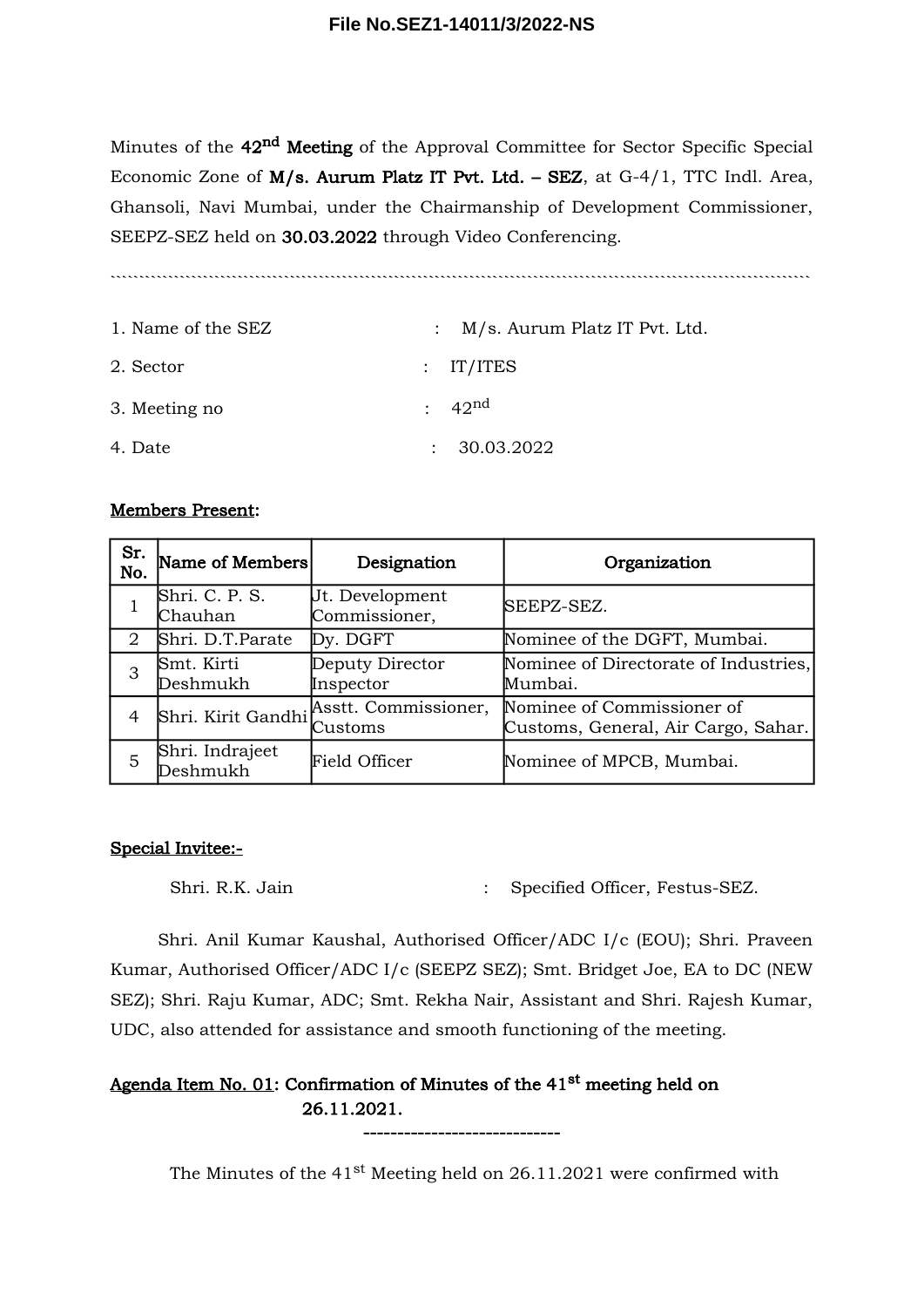consensus.

## Agenda Item No. 02 : Approval for Change of Shareholding Pattern i.r.o. M/s. Thirdware Digital Services.

M/s. Thirdware Digital Services has requested for approval w.r.t. Change of Shareholding Pattern and submitted all relevant documents.

Decision : After deliberation, the Committee approved the proposal of the unit for Change of Shareholding Pattern in terms of MOC&I Instruction No. 109 dated 18<sup>th</sup> October, 2021. The details of change in Shareholding Pattern is as under:

| Sr.<br>No.     | List of Directors (Pre-<br>change)               | List of Directors (Post)                                                                                      |
|----------------|--------------------------------------------------|---------------------------------------------------------------------------------------------------------------|
|                | Shri. Pradeep<br>Erinjery,<br>Director           |                                                                                                               |
| $\overline{2}$ | Mohan<br>Shri.<br>Kirane,<br>Director            |                                                                                                               |
| $\overline{3}$ | GrahanCreasey,<br>Shri.<br>Independent Director  | approval of the shareholding pattern they will<br>Post<br>appoint Directors and the same will be intimated to |
| $\overline{4}$ | Rashmi<br>Ms.<br>Independent Director            | Joshi, this office.                                                                                           |
| 5              | Archana<br>Ms.<br>Singh,<br>Independent Director |                                                                                                               |

### a. LIST OF DIRECTORS

\*\*There is a change in the list of Directors.

### b. C.A. Certified List of Pre-Acquisition & Post-Acquisition Shareholding Pattern:

| Name of<br>Shareholder | Number of<br><b>Shares</b><br>(Pre) | % of Holding<br><b>Shares</b> | Name of<br>Shareholder | Number of<br><b>Shares</b><br>(Post-Merger) | % of Holding<br><b>Shares</b> |
|------------------------|-------------------------------------|-------------------------------|------------------------|---------------------------------------------|-------------------------------|
| Shri. Pradeep          | 16,07,300                           | 34.192%                       | Tech<br>M/s.           | 47,00,800                                   | 100%                          |
| Erinjery               |                                     |                               | Mahindra Ltd.          |                                             |                               |
| Shri. Mohan            | 9,61,900                            | 20.462%                       |                        |                                             |                               |
| Kirane                 |                                     |                               |                        |                                             |                               |
| Shri. Shashikant       | 5,95,700                            | 12.672%                       |                        |                                             |                               |
| lShah                  |                                     |                               |                        |                                             |                               |
| Shri. Satish           | 5,95,700                            | 12.672%                       |                        |                                             |                               |
| Menon                  |                                     |                               |                        |                                             |                               |
| Shri. Manish           | 100                                 | 0.002%                        |                        |                                             |                               |
| Sharma                 |                                     |                               |                        |                                             |                               |
| Shri. Pramod           | 100                                 | 0.002%                        |                        |                                             |                               |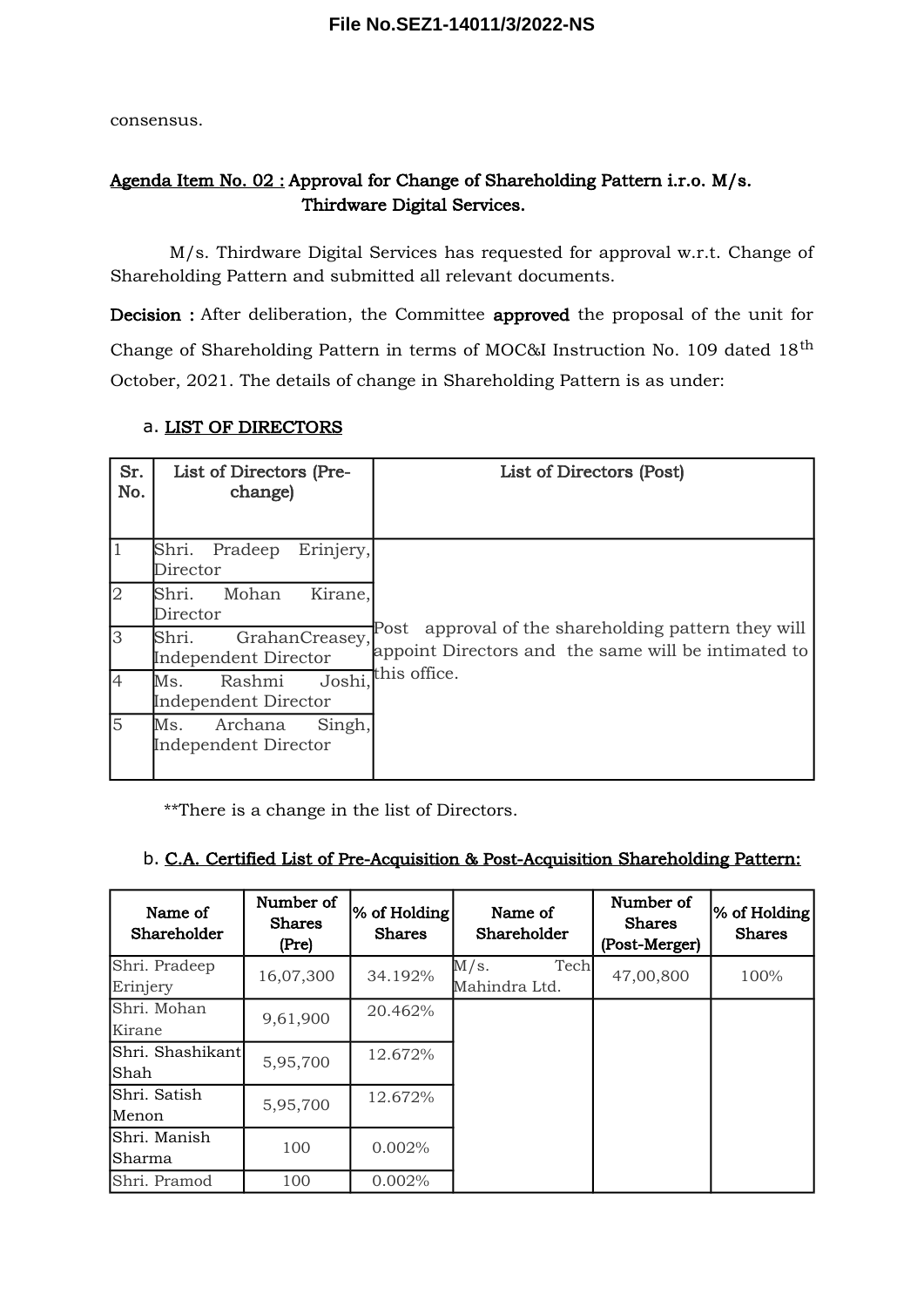| Erinjery                |           |         |       |           |     |
|-------------------------|-----------|---------|-------|-----------|-----|
| Ford Motor Pvt.<br>Ltd. | 9,40,000  | 19.997% |       |           |     |
| Total                   | 47,00,800 | 100     | Total | 47,00,800 | 100 |

\*\*There is a change in the shareholding pattern.

Further, the Committee also directed the unit to comply with the following safeguards in terms of Instruction no. 109, dated 18.10.2021:-

- 1. Seamless continuity of the SEZ activities with unaltered responsibilities and obligations for the altered entity.
- 2. Fulfillment of all eligibility criteria applicable, including security clearances etc, by the altered entity and its constituents.
- 3. Applicability of and compliance with all Revenue/Company Affairs/SEBI etc. Acts/Rules which regulate issues like capital gains, equity change, transfer, taxability etc.
- 4. Full financial details relating to change in equity/merger, demerger, amalgamation or transfer in ownership etc. shall be furnished immediately to Member (IT&R), CBDT, Department of Revenue and to the jurisdictional Authority.
- 5. The Assessing Officer shall have the right to assess the taxability of the gain/loss arising out of the transfer of equity or merger demerger, amalgamation, transfer and ownership etc. as may be applicable and eligibility for deduction under relevant sections of the Income Tax Act, 1961.
- 6. The applicant shall comply with relevant State Government laws, including those relating to lease of land, as applicable.
- 7. The applicant shall furnish details of PAN and jurisdictional assessing officer of the unit to CBDT.
- 8. The applicant shall be recognized by the new name or such arrangement in all the records.

### Agenda Item No. 03 : Approval for Change of Shareholding Pattern and Change of Control i.r.o. M/s. Hexaware Technologies Ltd - Unit 1

M/s. Hexaware Technologies Limited - Unit 1 has requested for approval w.r.t. Change of Shareholding Pattern & Change of Control and submitted all relevant documents.

Decision : After deliberation, the Committee approved the proposal of the unit for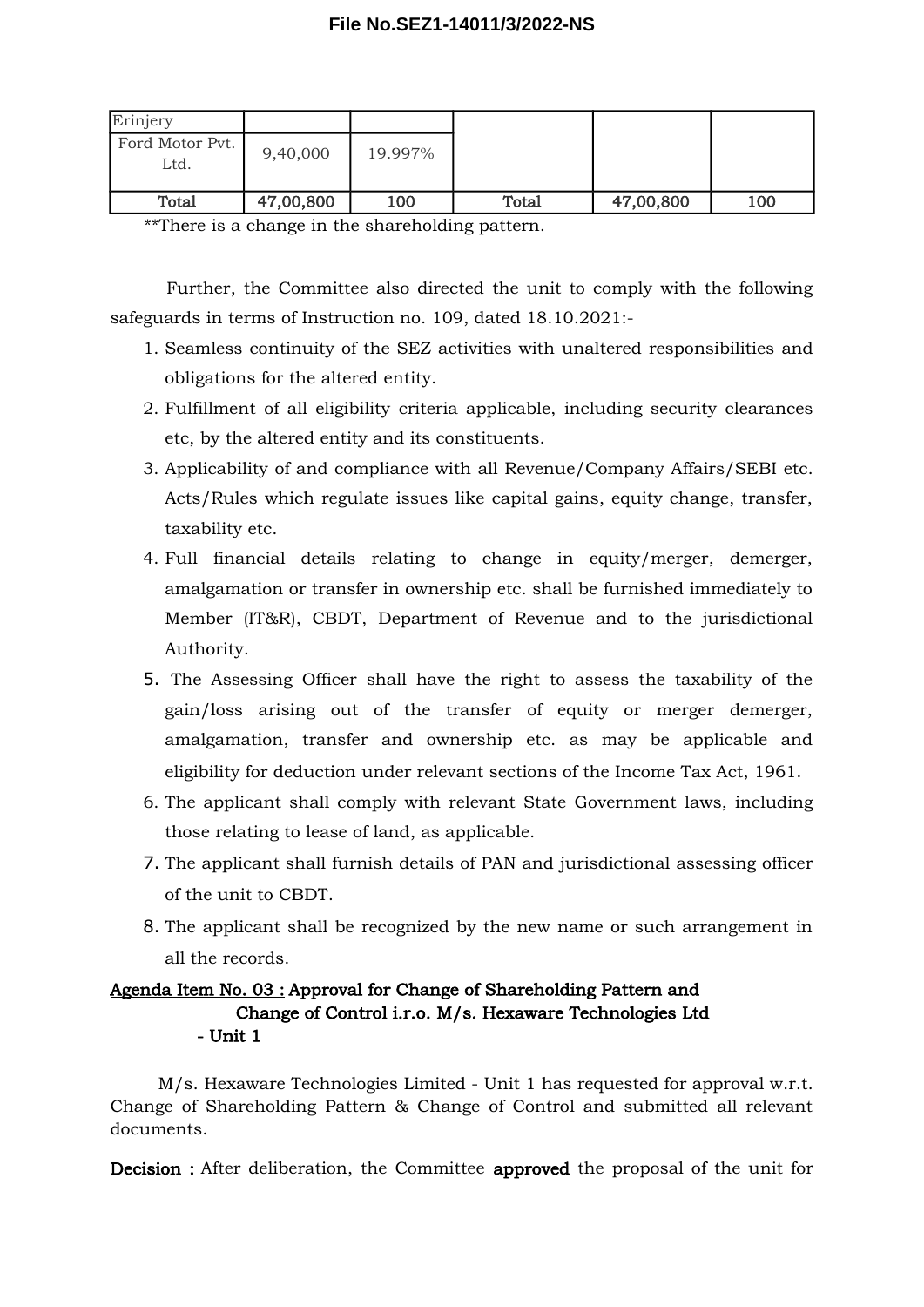Change of Shareholding Pattern & Change of Control in terms of MOC&I Instruction No. 109 dated 18<sup>th</sup> October, 2021. The details of change in Shareholding Pattern & Change in Control are as under:

| Sr.<br>No. | Name of Directors                          | Sr.<br>No. | Name of Directors                 |
|------------|--------------------------------------------|------------|-----------------------------------|
| 1.         | Mr. Atul Kantilal Nishar                   | 1.         | Mr. Patrick McCarter              |
| 2.         | Mr. Jimmy Mathani                          | 2.         | Mr. Neeraj Bharadwaj              |
| 3.         | Mr. Srikrishna Ramakarthikeyan             | 3.         | Mr. Julius Genachowski            |
| 4.         | Ms. Kosmos Kalliarekos                     | 4.         | Mr. Kapil Modi                    |
| 5.         | Mr. Peruvemba Ramachandran<br>Chandrasekar | 5.         | Ms. Lucia Soares                  |
| 6.         | Mr. Milind Sarwate                         | 6.         | Mr. Sandra Horbach                |
| 7.         | Ms. Madhu Khatri                           | 7.         | Mr. Milind Sarwate                |
| 8.         | Mr. Rajeev Kumar Mehta                     | 8.         | Mr. Srikrishna<br>Ramakarthikeyan |

#### a. There is a change in Directors

### b. C.A. Certified List of Pre-Acquisition & Post-Acquisition Shareholding Pattern:

| Name of<br>Shareholder                    | Number of<br><b>Shares</b><br>(Pre) | $%$ of<br>Holding<br><b>Shares</b> | Name of<br>Shareholder        | Number of<br><b>Shares</b><br>(Post-Merger) | $%$ of<br>Holding<br><b>Shares</b> |
|-------------------------------------------|-------------------------------------|------------------------------------|-------------------------------|---------------------------------------------|------------------------------------|
| HT Global IT<br>Solutions Holding<br>lLtd | 18,63,18,590                        | 61.77%                             | CА<br>Holdings                | Magnum <sub>28</sub> ,80,68,041             | 95.51%                             |
| HT Global Holdings<br>B.V.                | 10,14,72,305                        | 33.65%                             | Public Holdings $1,35,45,218$ |                                             | 4.49%                              |
| Public<br>Shareholdings                   | 1,38,22,364                         | 4.58%                              |                               |                                             |                                    |
| Total                                     | $ 30,16,13,259\rangle$              | 100%                               | Total                         | 30, 16, 13, 259                             | 100%                               |

Further, the Committee also directed the unit to comply with the following safeguards in terms of Instruction no. 109, dated 18.10.2021:-

1. Seamless continuity of the SEZ activities with unaltered responsibilities and obligations for the altered entity.

2. Fulfillment of all eligibility criteria applicable, including security clearances etc, by the altered entity and its constituents.

3. Applicability of and compliance with all Revenue/Company Affairs/SEBI etc. Acts/Rules which regulate issues like capital gains, equity change, transfer, taxability etc.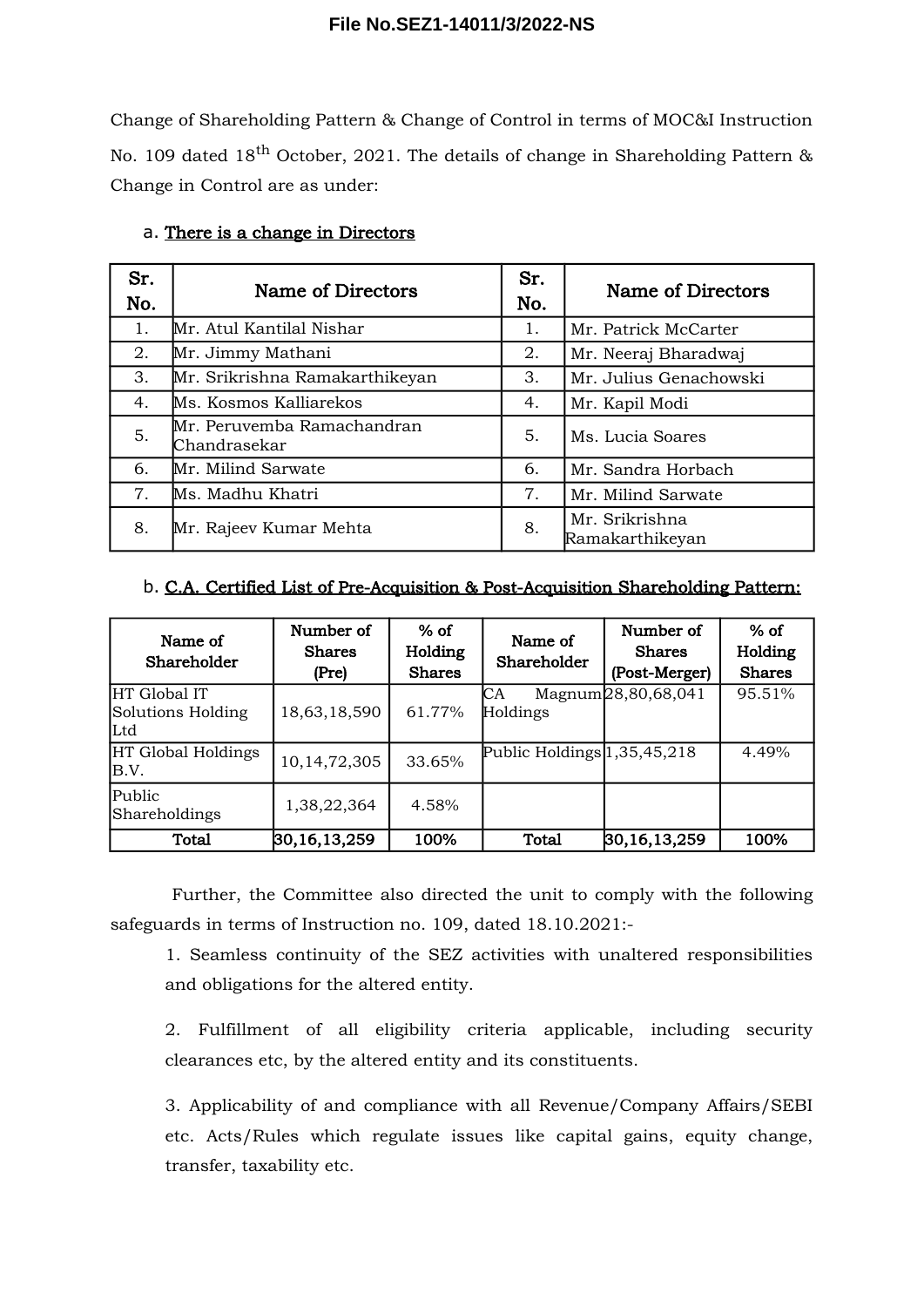4. Full financial details relating to change in equity/merger, demerger, amalgamation or transfer in ownerships etc. shall be furnished immediately to Member (IT&R), CBDT, Department of Revenue and to the jurisdictional Authority.

5. The Assessing Officer shall have the right to assess the taxability of the gain/loss arising out of the transfer of equity or merger demerger, amalgamation, transfer and ownership etc. as may be applicable and eligibility for deduction under relevant sections of the Income Tax Act, 1961.

6. The applicant shall comply with relevant State Government laws, including those relating to lease of land, as applicable.

7. The applicant shall furnish details of PAN and jurisdictional assessing officer of the unit to CBDT.

8. The applicant shall be recognized by the new name or such arrangement in all the records.

### Agenda Item No. 04 : Approval for Change of Shareholding Pattern and Change of Control i.r.o. M/s. Hexaware Technologies Ltd - Unit 2

M/s. Hexaware Technologies Limited - Unit 2 has requested for approval w.r.t. Change of Shareholding Pattern & Change of Control and submitted all relevant documents.

Decision : After deliberation, the Committee approved the proposal of the unit for Change of Shareholding Pattern & Change of Control in terms of MOC&I Instruction No. 109 dated 18<sup>th</sup> October, 2021. The details of change in Shareholding Pattern  $\&$ Change in Control are as under:

| Sr.<br>No. | Name of Directors                          | Sr.<br>No. | Name of Directors      |
|------------|--------------------------------------------|------------|------------------------|
| 1.         | Mr. Atul Kantilal Nishar                   | 1.         | Mr. Patrick McCarter   |
| 2.         | Mr. Jimmy Mathani                          | 2.         | Mr. Neeraj Bharadwaj   |
| 3.         | Mr. Srikrishna Ramakarthikeyan             | 3.         | Mr. Julius Genachowski |
| 4.         | Ms. Kosmos Kalliarekos                     | 4.         | Mr. Kapil Modi         |
| 5.         | Mr. Peruvemba Ramachandran<br>Chandrasekar | 5.         | Ms. Lucia Soares       |
| 6.         | Mr. Milind Sarwate                         | 6.         | Mr. Sandra Horbach     |

### a) There is a change in Directors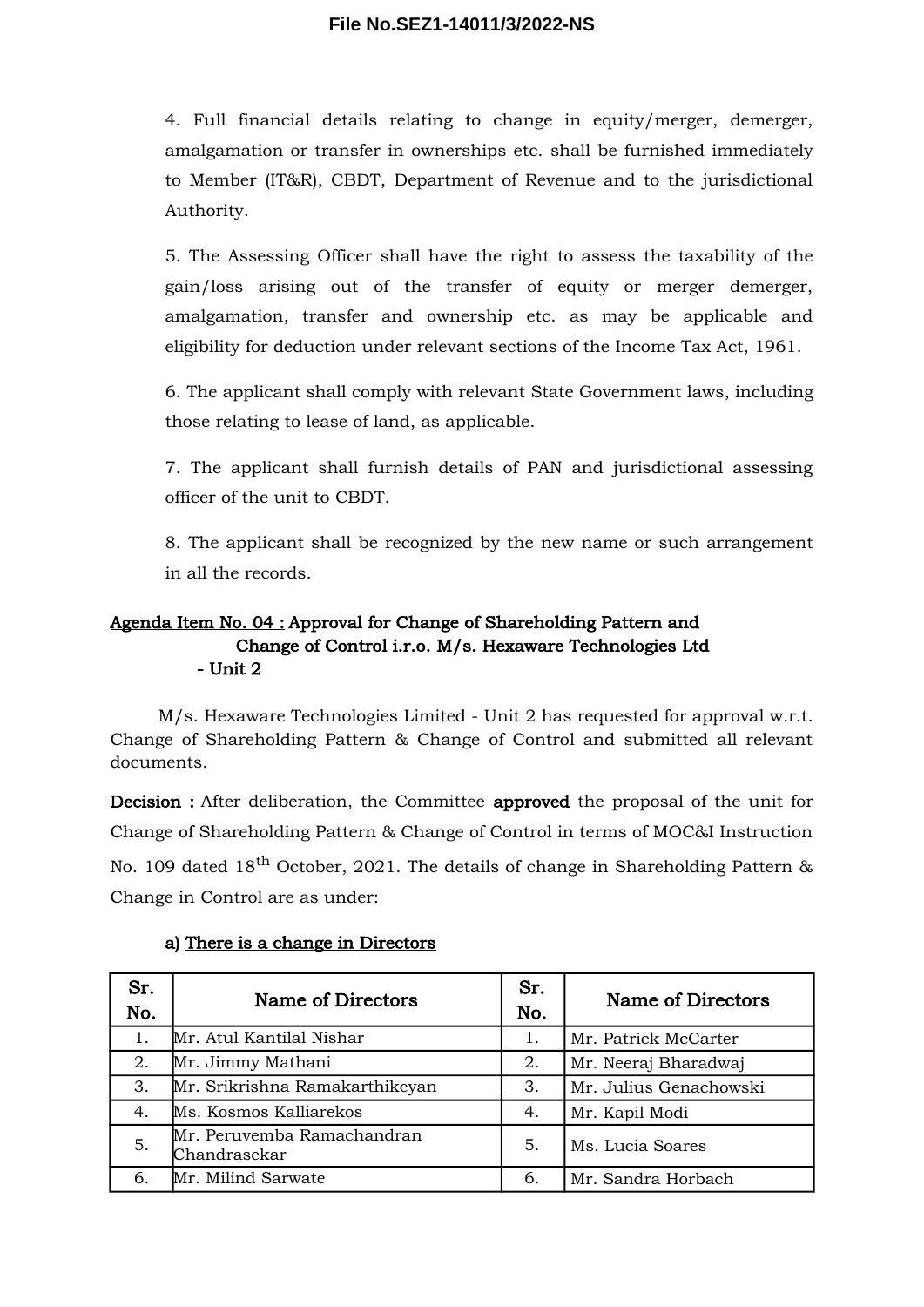| Ms. Madhu Khatri       |     | Mr. Milind Sarwate                |
|------------------------|-----|-----------------------------------|
| Mr. Rajeev Kumar Mehta | -8. | Mr. Srikrishna<br>Ramakarthikeyan |

### b) C.A. Certified List of Pre-Acquisition & Post-Acquisition Shareholding Pattern:

| Name of<br>Shareholder                    | Number of<br><b>Shares</b><br>(Pre) | $%$ of<br>Holding<br><b>Shares</b> | Name of<br>Shareholder         | Number of<br><b>Shares</b><br>(Post-Merger) | $%$ of<br>Holding<br><b>Shares</b> |
|-------------------------------------------|-------------------------------------|------------------------------------|--------------------------------|---------------------------------------------|------------------------------------|
| HT Global IT<br>Solutions Holding<br>lLtd | 18,63,18,590                        | 61.77%                             | CА<br>Holdings                 | Magnum 28,80,68,041                         | 95.51%                             |
| HT Global Holdings<br>B.V.                | 10, 14, 72, 305                     | 33.65%                             | Public Holdings $ 1,35,45,218$ |                                             | 4.49%                              |
| Public<br>Shareholdings                   | 1,38,22,364                         | 4.58%                              |                                |                                             |                                    |
| <b>Total</b>                              | 30, 16, 13, 259                     | 100%                               | Total                          | 30, 16, 13, 259                             | 100%                               |

Further, the Committee also directed the unit to comply with the following safeguards in terms of Instruction no. 109, dated 18.10.2021:-

1. Seamless continuity of the SEZ activities with unaltered responsibilities and obligations for the altered entity.

2. Fulfillment of all eligibility criteria applicable, including security clearances etc, by the altered entity and its constituents.

3. Applicability of and compliance with all Revenue/Company Affairs/SEBI etc. Acts/Rules which regulate issues like capital gains, equity change, transfer, taxability etc.

4. Full financial details relating to change in equity/merger, demerger, amalgamation or transfer in ownerships etc. shall be furnished immediately to Member (IT&R), CBDT, Department of Revenue and to the jurisdictional Authority.

5. The Assessing Officer shall have the right to assess the taxability of the gain/loss arising out of the transfer of equity or merger demerger, amalgamation, transfer and ownership etc. as may be applicable and eligibility for deduction under relevant sections of the Income Tax Act, 1961.

6. The applicant shall comply with relevant State Government laws, including those relating to lease of land, as applicable.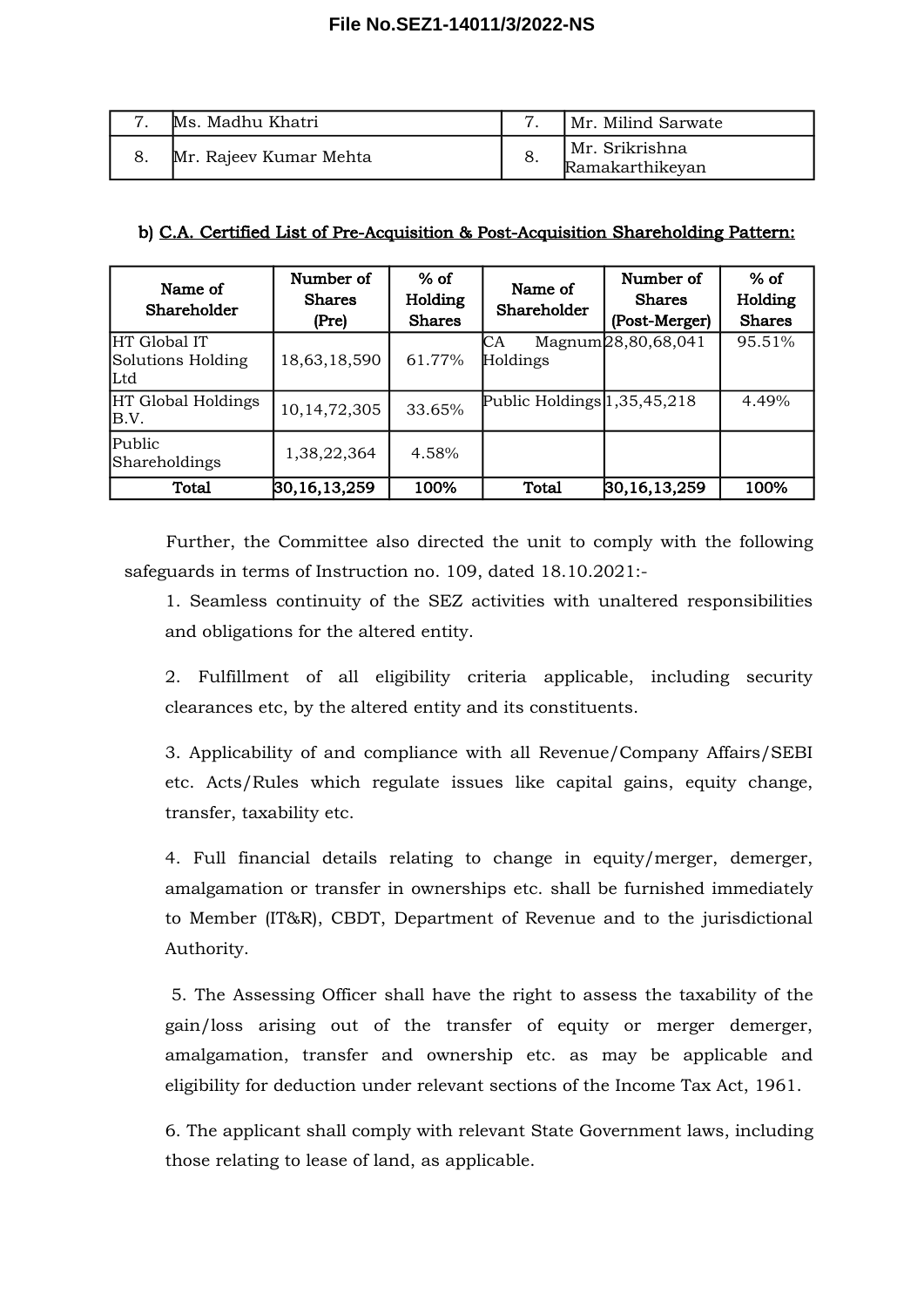7. The applicant shall furnish details of PAN and jurisdictional assessing officer of the unit to CBDT.

8. The applicant shall be recognized by the new name or such arrangement in all the records.

## Agenda Item No. 05 : Approval for Change of Shareholding Pattern and Change of Control i.r.o. M/s. Hexaware Technologies Ltd - Unit 3

M/s. Hexaware Technologies Limited - Unit 3 has requested for approval w.r.t. Change of Shareholding Pattern & Change of Control and submitted all relevant documents.

Decision : After deliberation, the Committee approved the proposal of the unit for Change of Shareholding Pattern & Change of Control in terms of MOC&I Instruction No. 109 dated 18<sup>th</sup> October, 2021. The details of change in Shareholding Pattern  $\&$ Change in Control are as under:

| Sr.<br>No. | Name of Directors                          |    | Name of Directors                 |
|------------|--------------------------------------------|----|-----------------------------------|
| 1.         | Mr. Atul Kantilal Nishar                   | 1. | Mr. Patrick McCarter              |
| 2.         | Mr. Jimmy Mathani                          | 2. | Mr. Neeraj Bharadwaj              |
| 3.         | Mr. Srikrishna Ramakarthikeyan             | 3. | Mr. Julius Genachowski            |
| 4.         | Ms. Kosmos Kalliarekos                     | 4. | Mr. Kapil Modi                    |
| 5.         | Mr. Peruvemba Ramachandran<br>Chandrasekar | 5. | Ms. Lucia Soares                  |
| 6.         | Mr. Milind Sarwate                         | 6. | Mr. Sandra Horbach                |
| 7.         | Ms. Madhu Khatri                           | 7. | Mr. Milind Sarwate                |
| 8.         | Mr. Rajeev Kumar Mehta                     | 8. | Mr. Srikrishna<br>Ramakarthikeyan |

### a) There is a change in Directors

### b) C.A. Certified List of Pre-Acquisition & Post-Acquisition Shareholding Pattern:

| Name of<br>Shareholder                    | Number of<br><b>Shares</b><br>(Pre) | $%$ of<br>Holding<br><b>Shares</b> | Name of<br>Shareholder        | Number of<br><b>Shares</b><br>(Post-Merger) | $%$ of<br>Holding<br><b>Shares</b> |
|-------------------------------------------|-------------------------------------|------------------------------------|-------------------------------|---------------------------------------------|------------------------------------|
| HT Global IT<br>Solutions Holding<br>lLtd | 18,63,18,590                        | 61.77%                             | CА<br>Holdings                | Magnum <sub>28</sub> ,80,68,041             | 95.51%                             |
| HT Global Holdings<br>B.V.                | 10, 14, 72, 305                     | 33.65%                             | Public Holdings $1,35,45,218$ |                                             | 4.49%                              |
| Public                                    | 1,38,22,364                         | 4.58%                              |                               |                                             |                                    |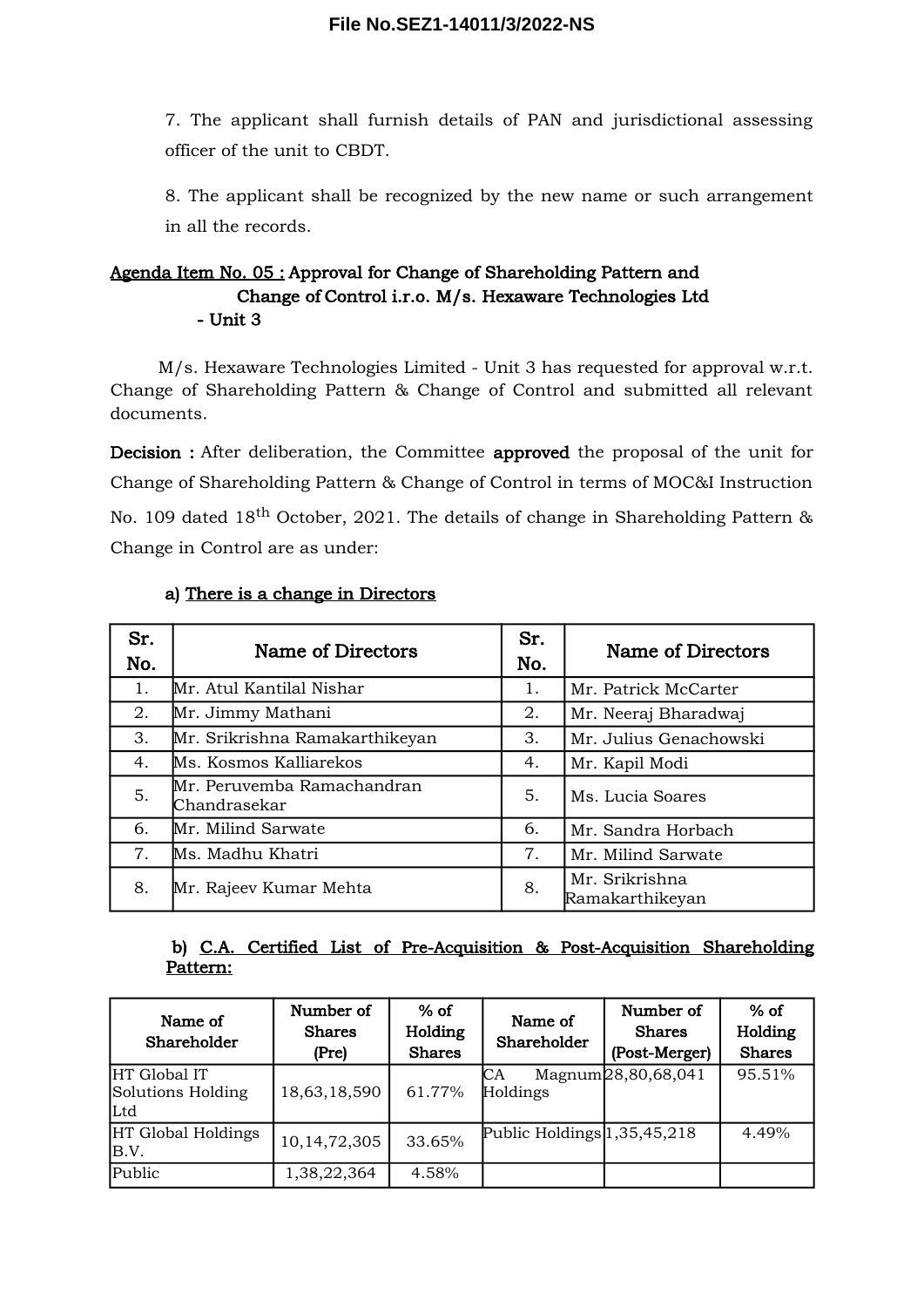| Shareholdings |                        |      |       |                        |      |
|---------------|------------------------|------|-------|------------------------|------|
| Total         | $ 30,16,13,259\rangle$ | 100% | Total | $ 30,16,13,259\rangle$ | 100% |

Further, the Committee also directed the unit to comply with the following safeguards in terms of Instruction no. 109, dated 18.10.2021:-

1. Seamless continuity of the SEZ activities with unaltered responsibilities and obligations for the altered entity.

2. Fulfillment of all eligibility criteria applicable, including security clearances etc, by the altered entity and its constituents.

3. Applicability of and compliance with all Revenue/Company Affairs/SEBI etc. Acts/Rules which regulate issues like capital gains, equity change, transfer, taxability etc.

4. Full financial details relating to change in equity/merger, demerger, amalgamation or transfer in ownership etc. shall be furnished immediately to Member (IT&R), CBDT, Department of Revenue and to the jurisdictional Authority.

5. The Assessing Officer shall have the right to assess the taxability of the gain/loss arising out of the transfer of equity or merger demerger, amalgamation, transfer and ownerships etc. as may be applicable and eligibility for deduction under relevant sections of the Income Tax Act, 1961.

6. The applicant shall comply with relevant State Government laws, including those relating to lease of land, as applicable.

7. The applicant shall furnish details of PAN and jurisdictional assessing officer of the unit to CBDT.

8. The applicant shall be recognized by the new name or such arrangement in all the records.

### Agenda Item No. 06 : Monitoring Performance of the unit M/s. Hexaware Technologies Limited - LOA 57 located at M/s. Aurum - SEZ, for a period of 2016-17 to 2020-21.

The Annual Performance Report for the year 2016-17 to 2020-21 was submitted by the unit and verified by the Specified Officer, Aurum – SEZ vide letter dated